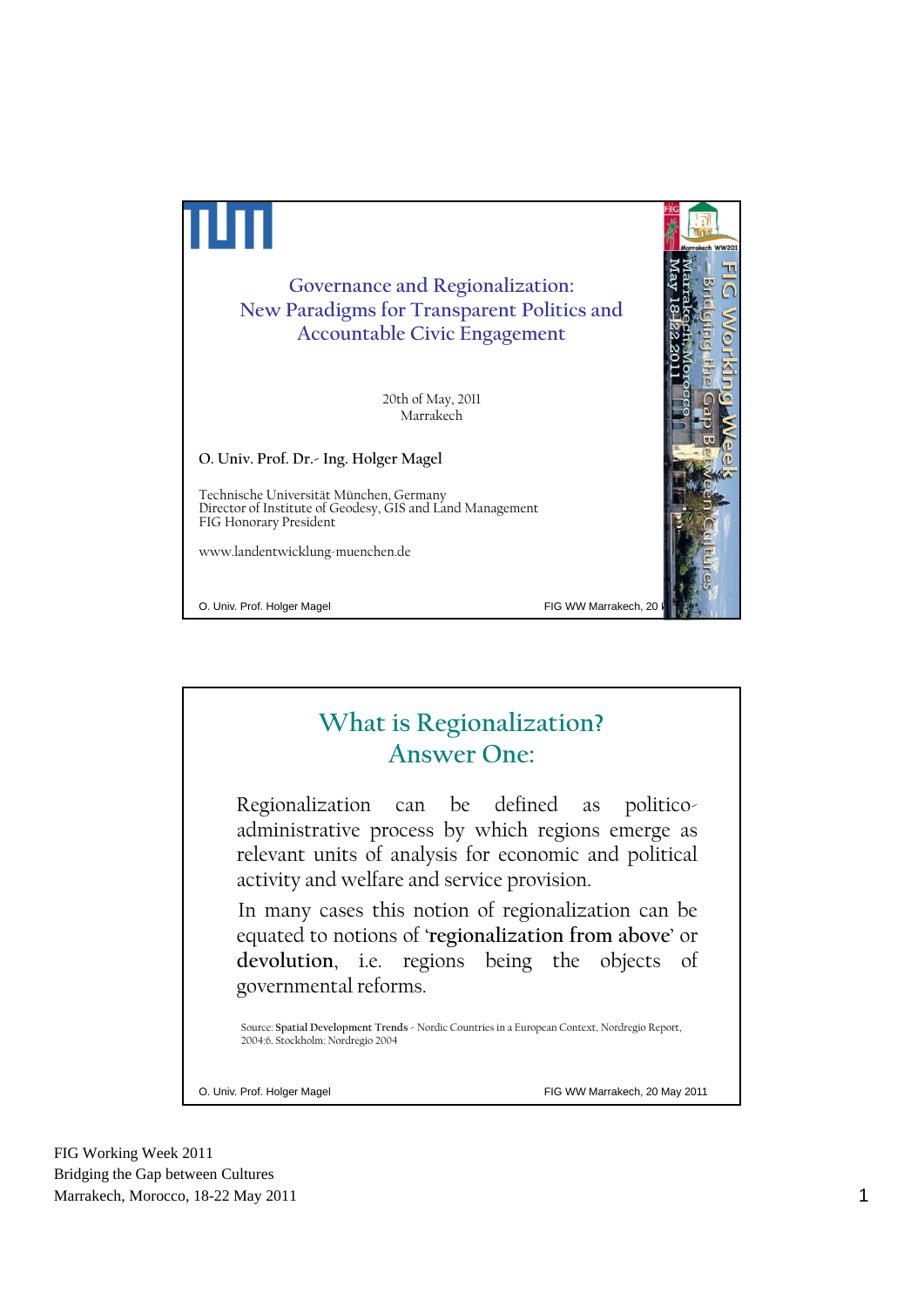## **What is Regionalization? Answer Two:**

The concept of regionalization is reserved for more spontaneous processes of region formation by different actors – state or non-state.

Source: Björn Hettne: Regional Actorship and Regional Agency: Comparative Perspective.

O. Univ. Prof. Holger Magel FIG WW Marrakech, 20 May 2011

And there are still a lot of other answers to regions and regionalization depending on e.g. EU politics and Funding policy, political and spatial planning systems, societal –geographical habits and activities of people etc.

Therefore, there is no clear definition of region or regionalization, but the dimensional challenges are more clear…..

O. Univ. Prof. Holger Magel FIG WW Marrakech, 20 May 2011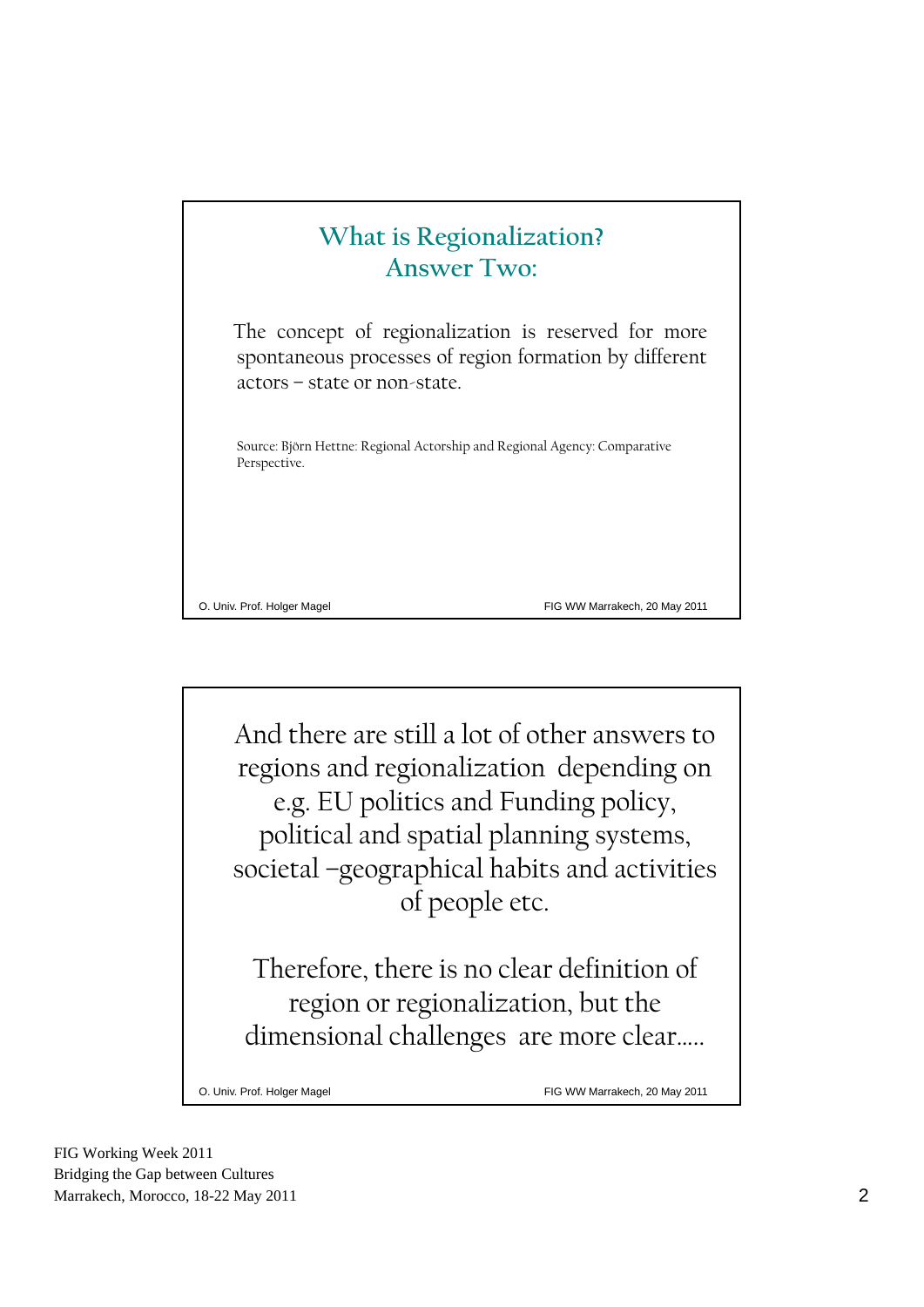

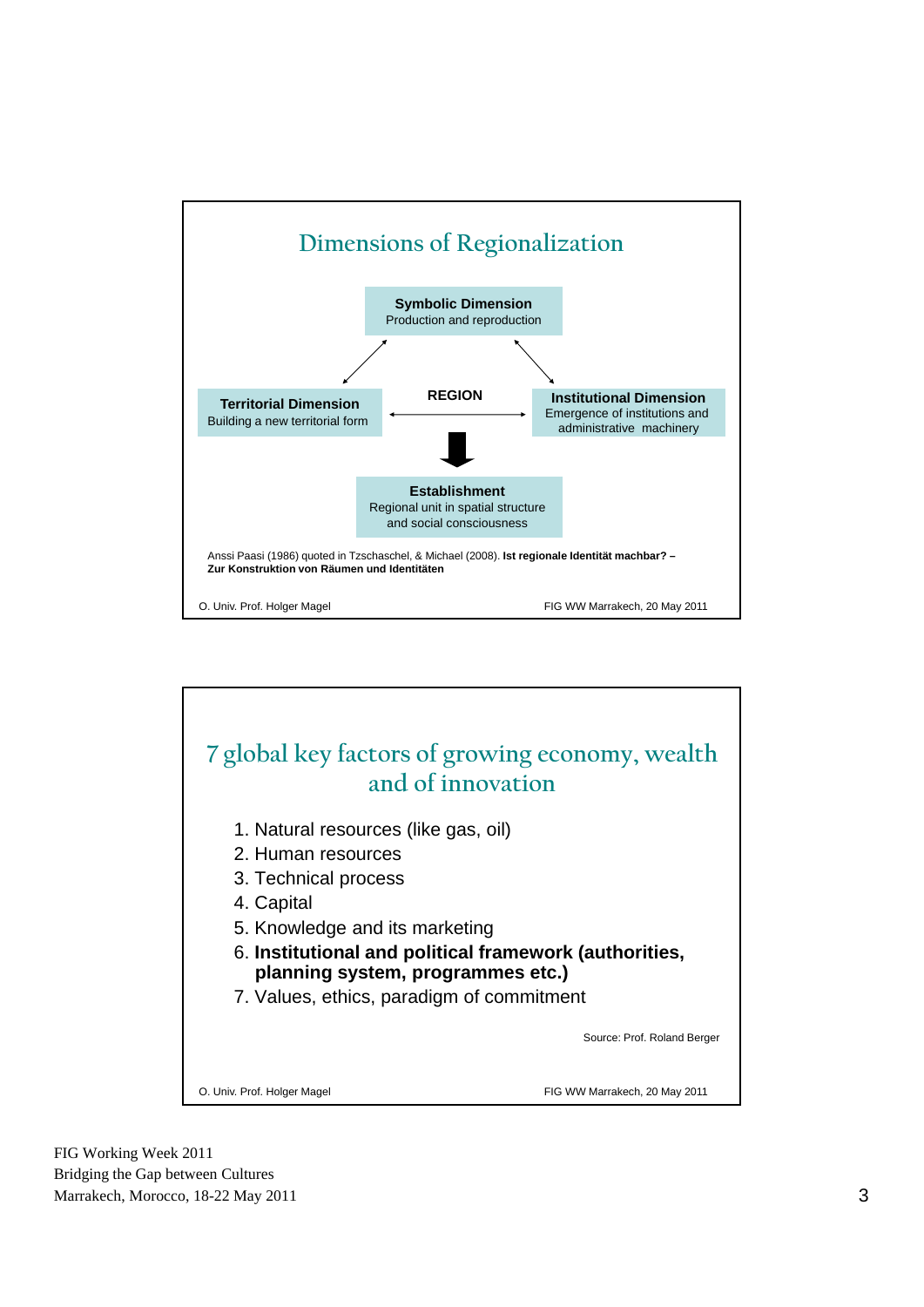## **But there is a global truth ,especially against**  the background of "Arab Spring":

Regions and regionalization can bring advantages like

- More democratization and subsidiarity
- More participation and civic engagement
- More bottom up approaches and thus better "regionally and locally oriented" joint visions and (and from citizens better accepted) strategies ,goals and measures
- More visibility, transparency and accountability of regiogovernmental administration and decisions
- More shared responsibility between citizens and government and some relief of national level
- More competition between regions and thus better development
- More self-defined and governed (endogenous) regional development

O. Univ. Prof. Holger Magel FIG WW Marrakech, 20 May 2011

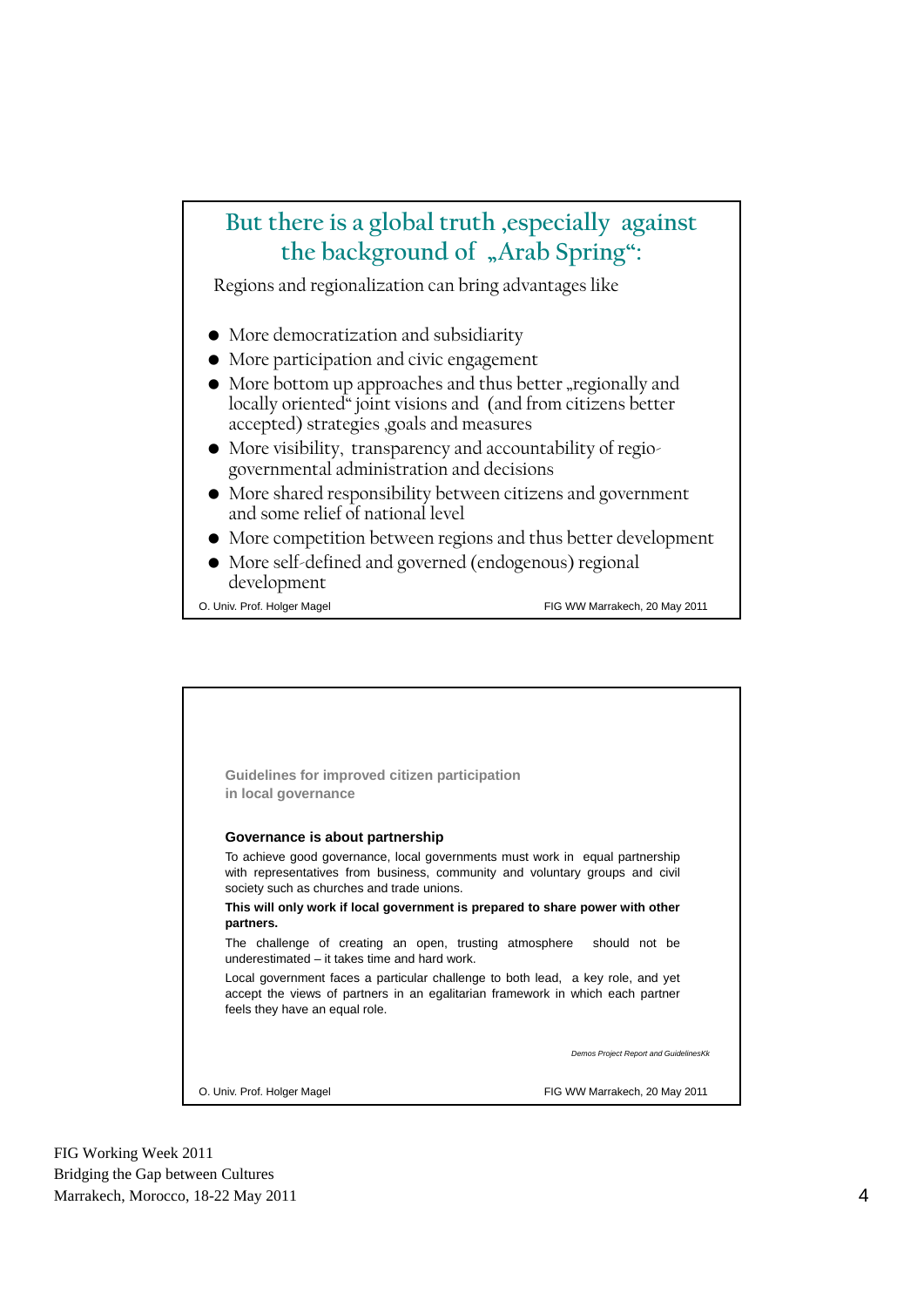

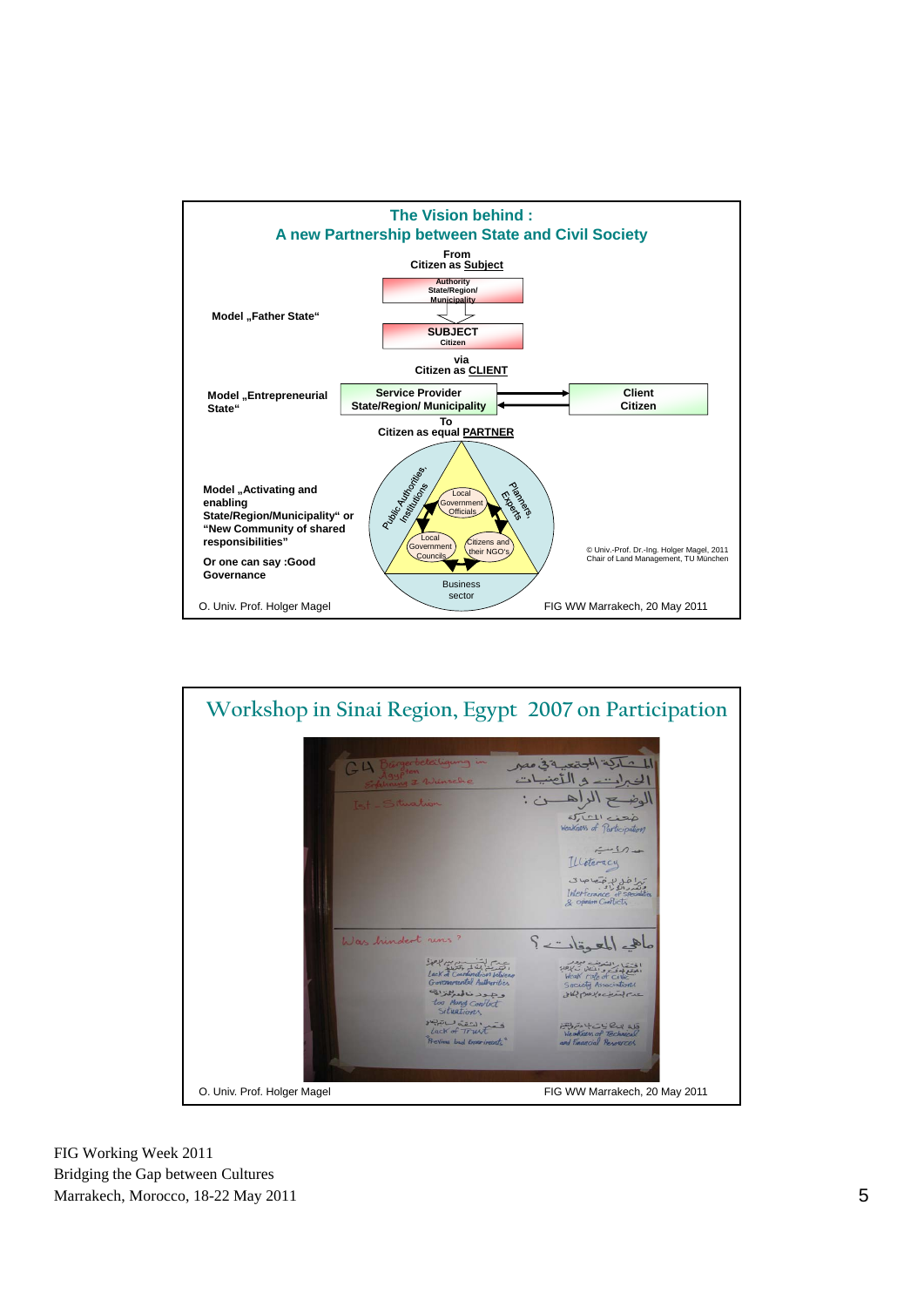

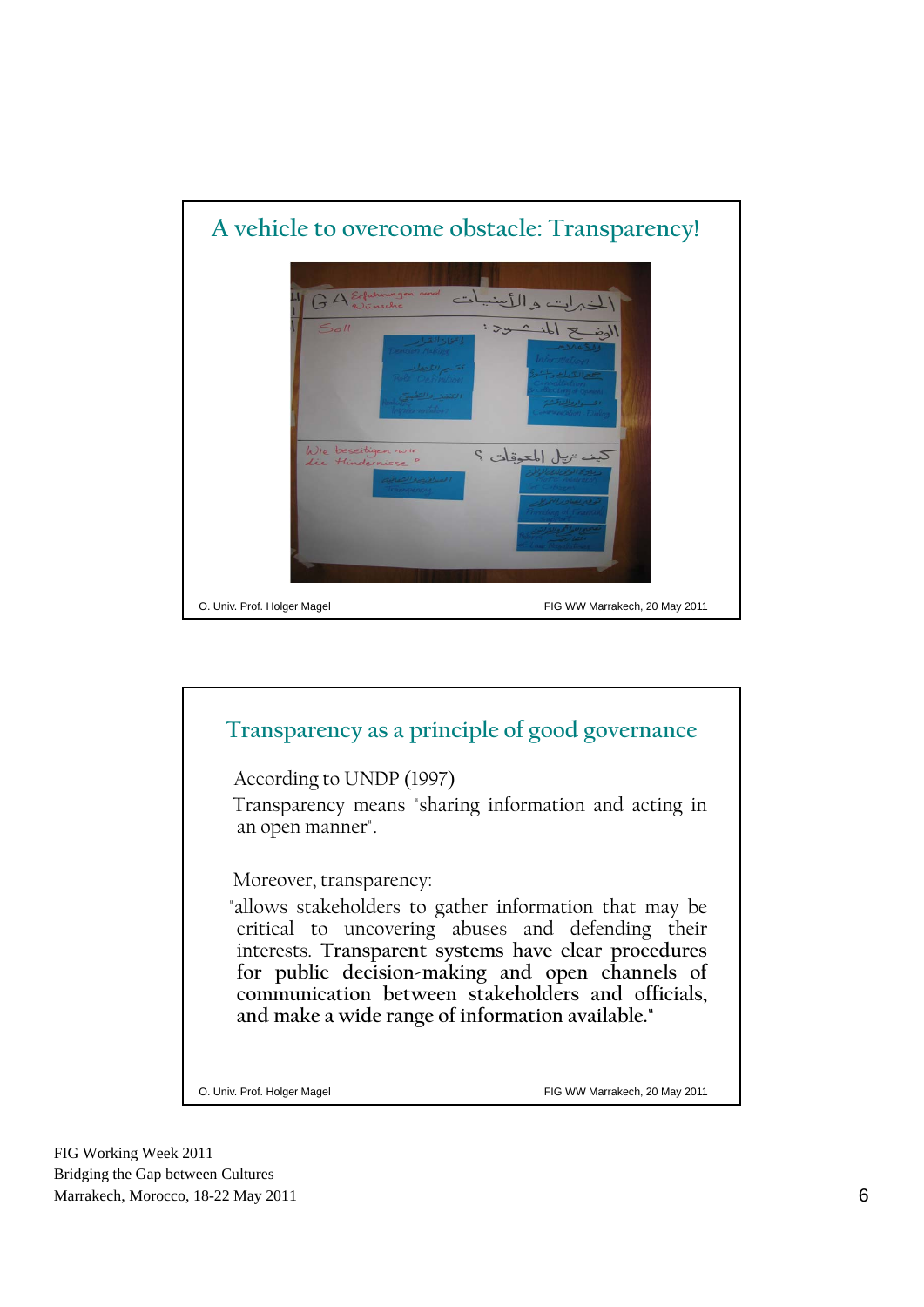

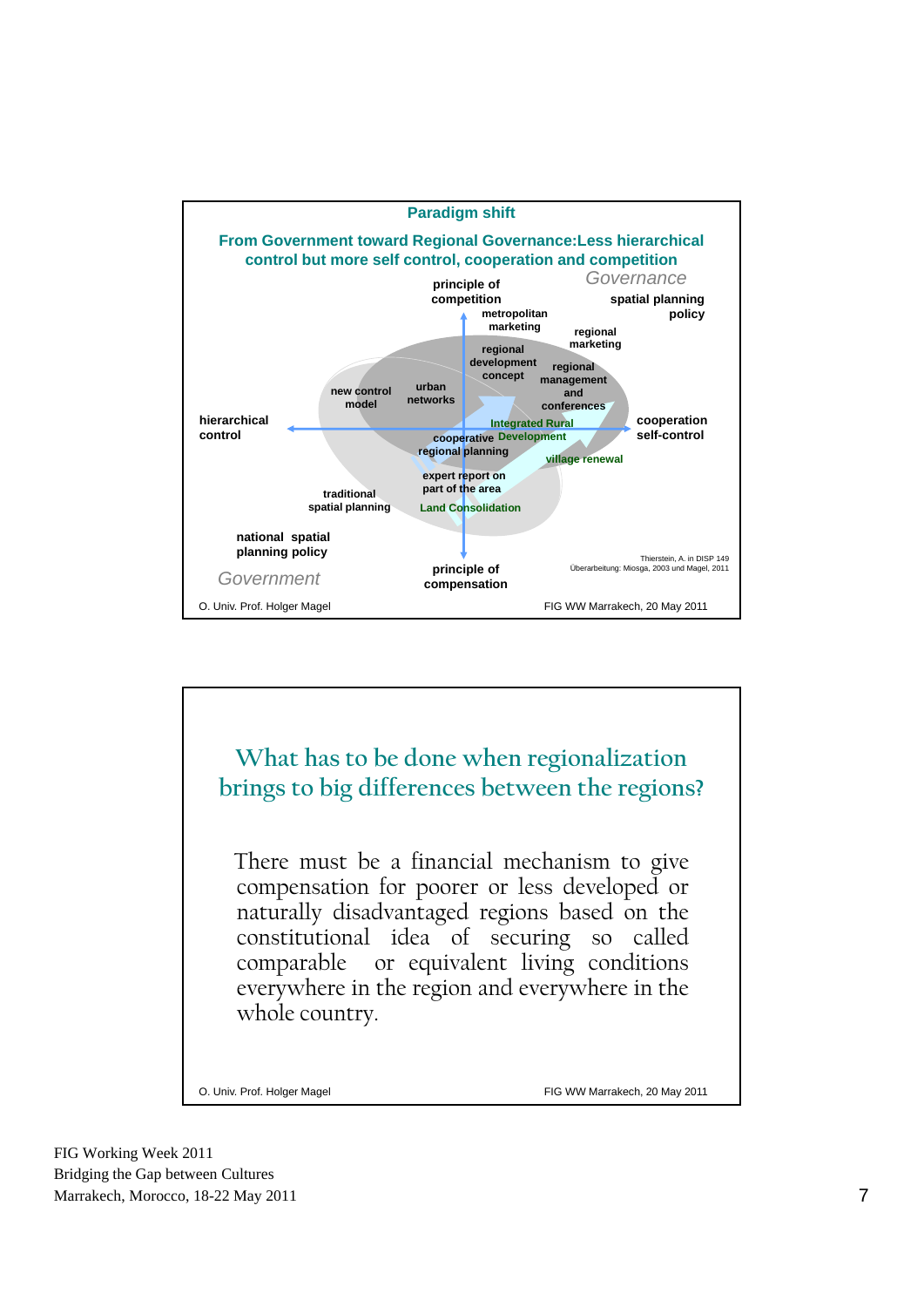

O. Univ. Prof. Holger Magel FIG WW Marrakech, 20 May 2011

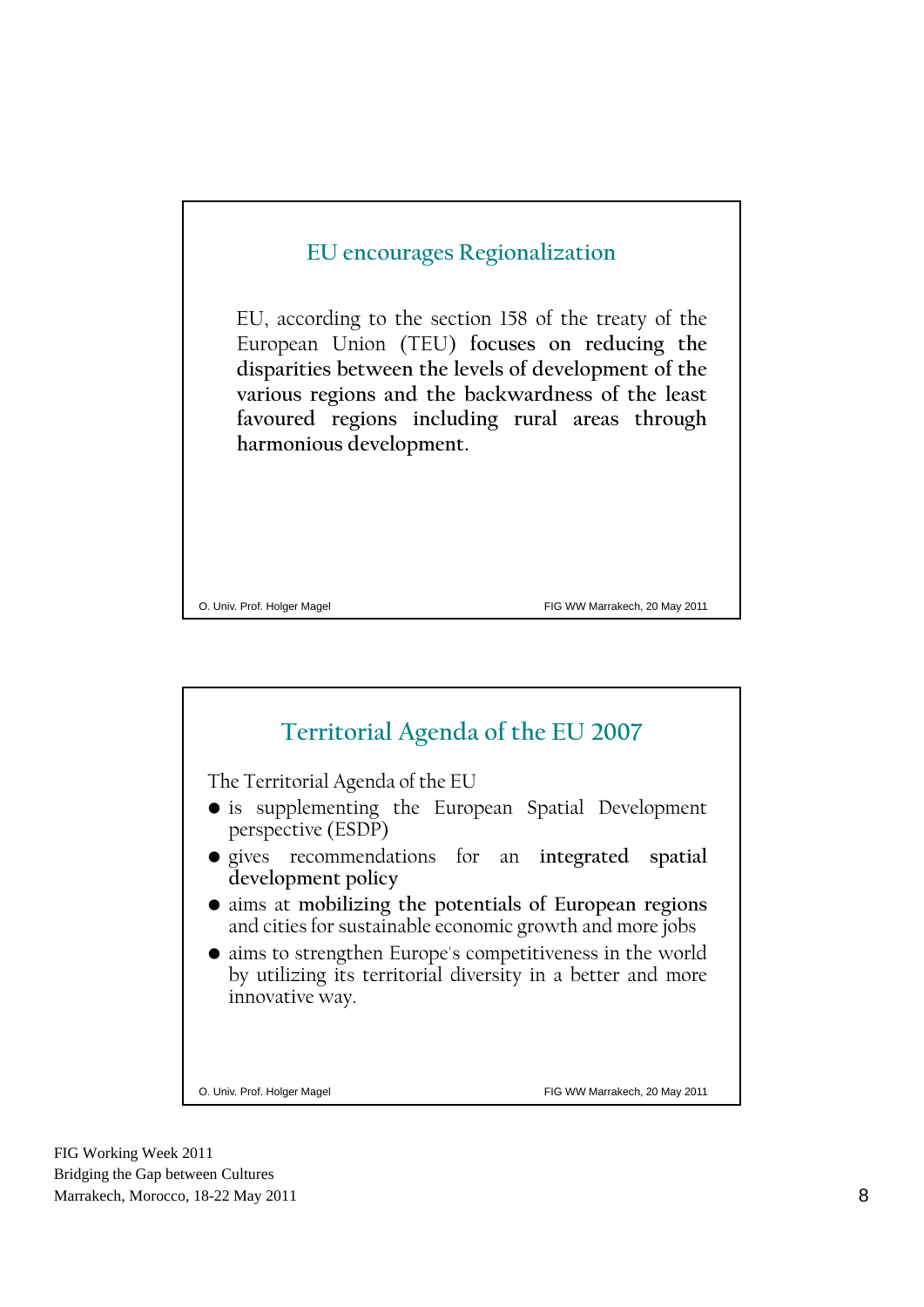

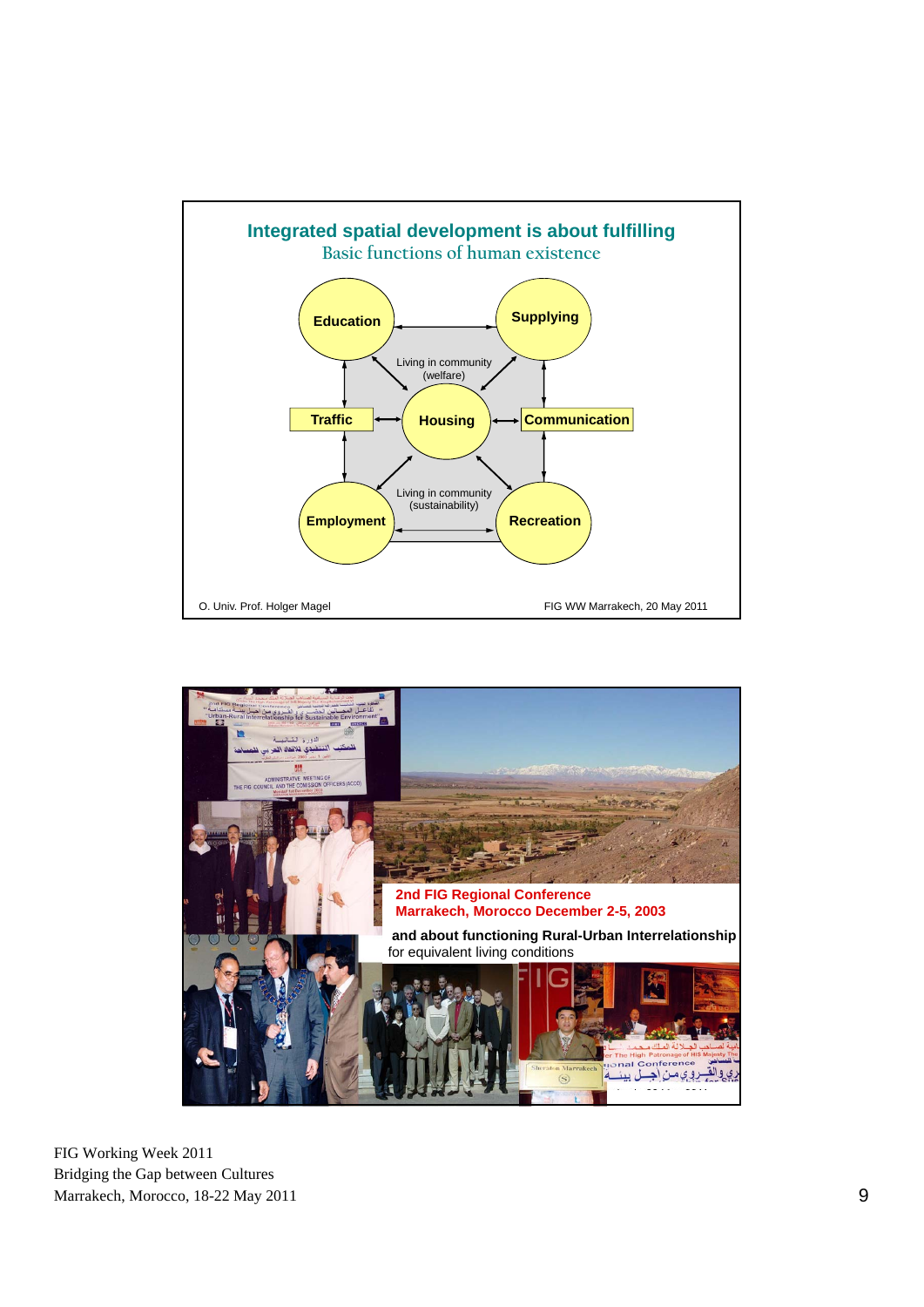



| 1. are committed to continuously develop our cities and human settlements in line with the |
|--------------------------------------------------------------------------------------------|
| principles of Habitat Agenda, Istanbul declaration as well as the provisions of the        |
| Manama Declaration, based on integrated policies and strategies that ensure the            |
| principles of enablement, partnership, support of local authorities, motivating            |
| civil society activities as well as the participation of the private sector and the        |
| media.                                                                                     |

2.commend the achievements of the United Nations Human Settlements Programmes (UN-HABITAT) and its role in promoting the Global Campaign for Secure Tenure and the Global Campaign on Good Urban Governance in the Arab world. We also commend UN-HABITAT and its mandate assigned by the General Assembly of the United Nations in conducting the two campaigns, as well as its mandate in monitoring the implementation of the different stages of these campaigns by each country in accordance with the mandate of UN-HABITAT and with a view to achieving the Millennium Development Goals with a view of ensuring a continuous urban development.

3.…

O. Univ. Prof. Holger Magel FIG WW Marrakech, 20 May 2011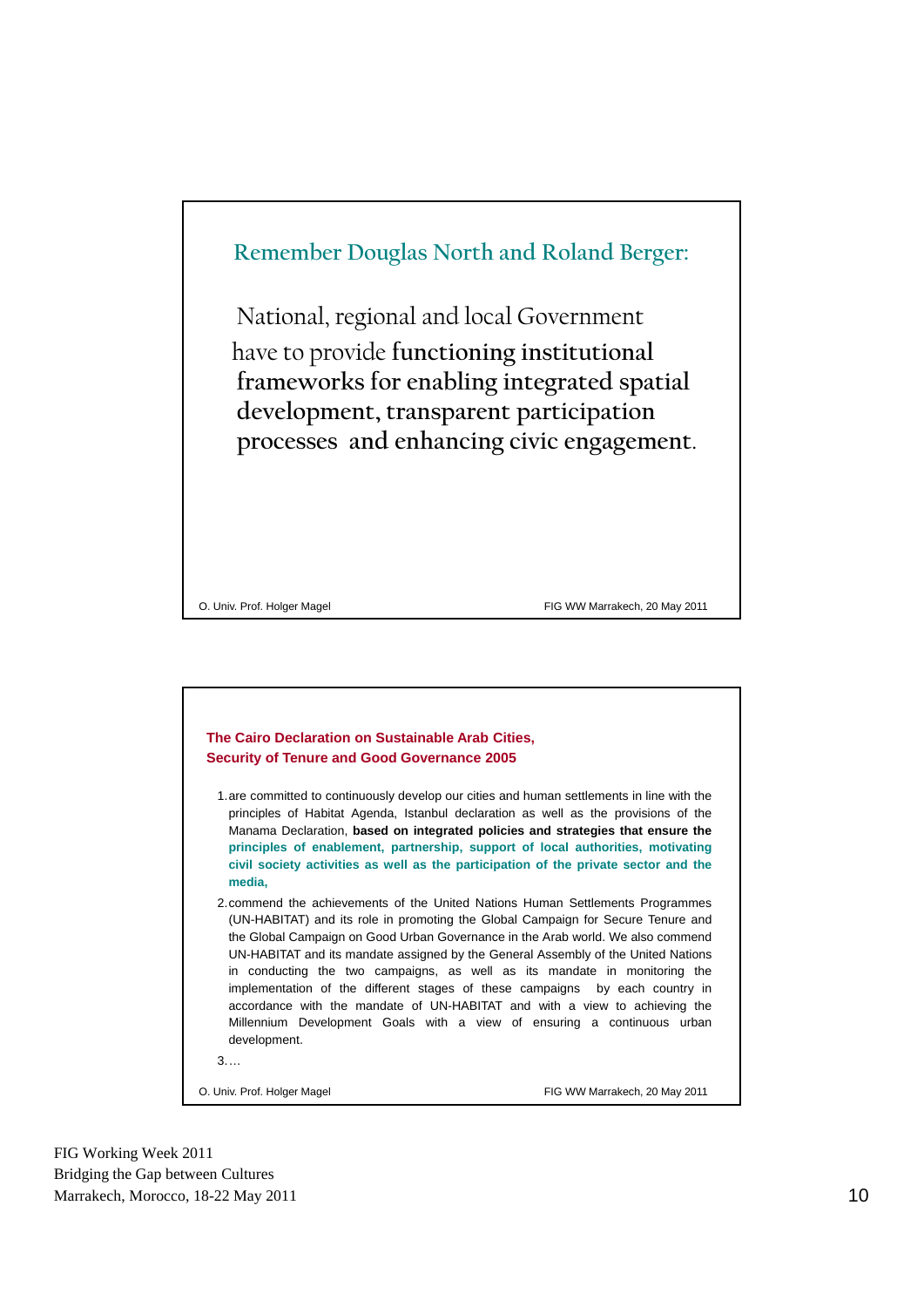

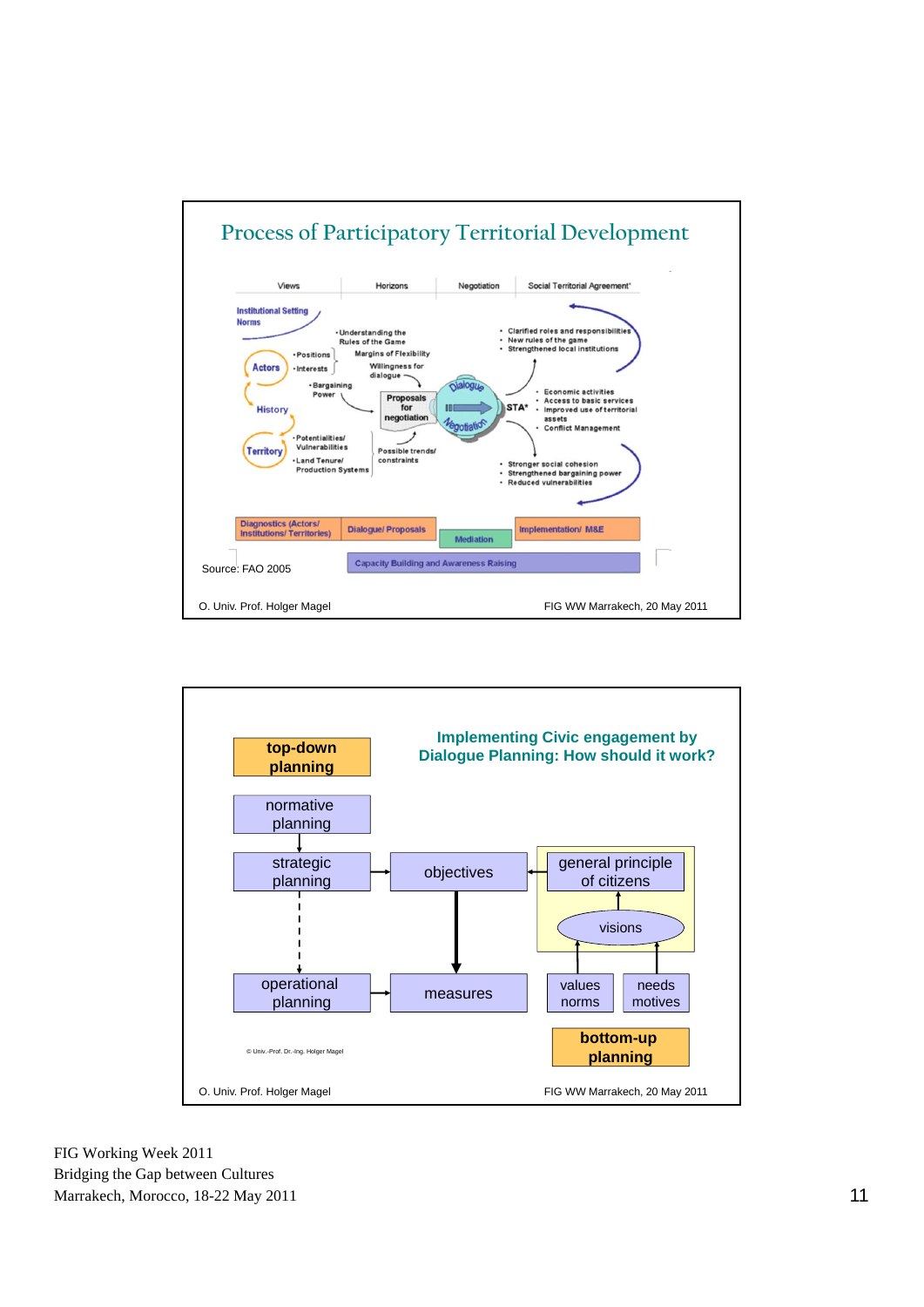

## **Accountability as a principle of good governance**

The World Bank has identified three main types of accountability :

- **Political accountability**, which expresses itself in periodic elections;
- **Administrative accountability**, which is represented through the horizontal and vertical mechanisms within and between agencies; and
- **Social accountability**, which includes mechanisms that hold agencies accountable to their citizens.

O. Univ. Prof. Holger Magel FIG WW Marrakech, 20 May 2011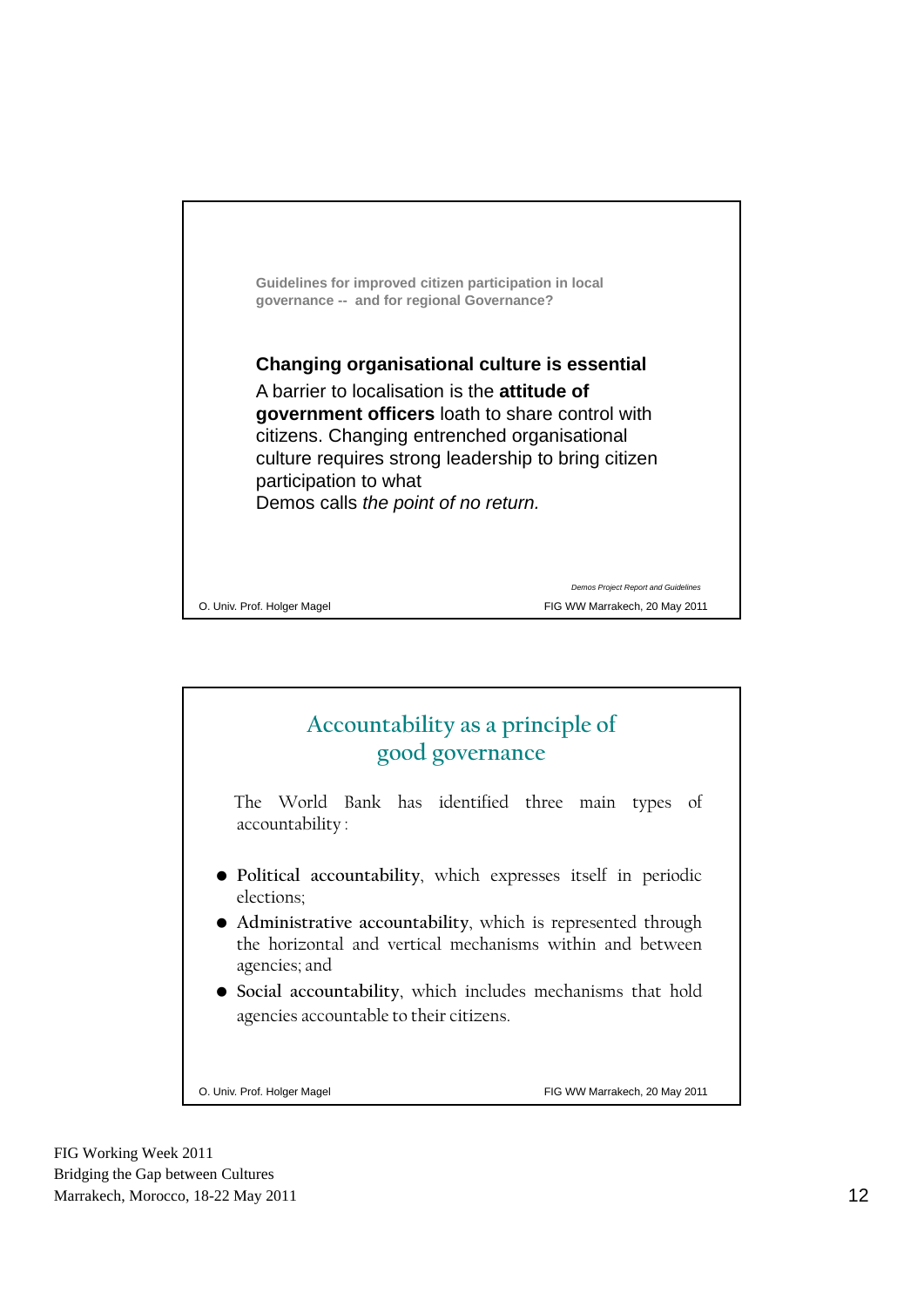

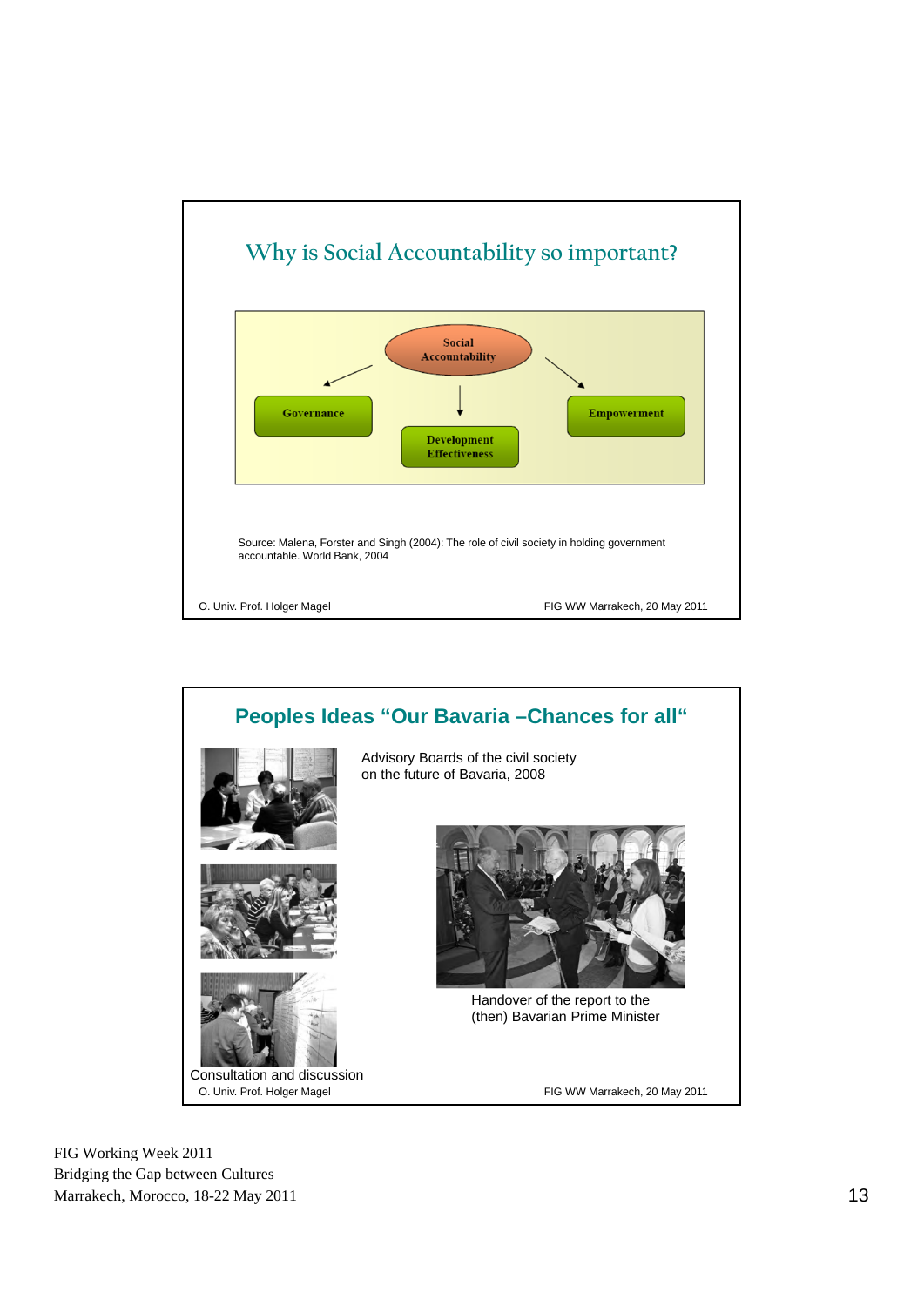

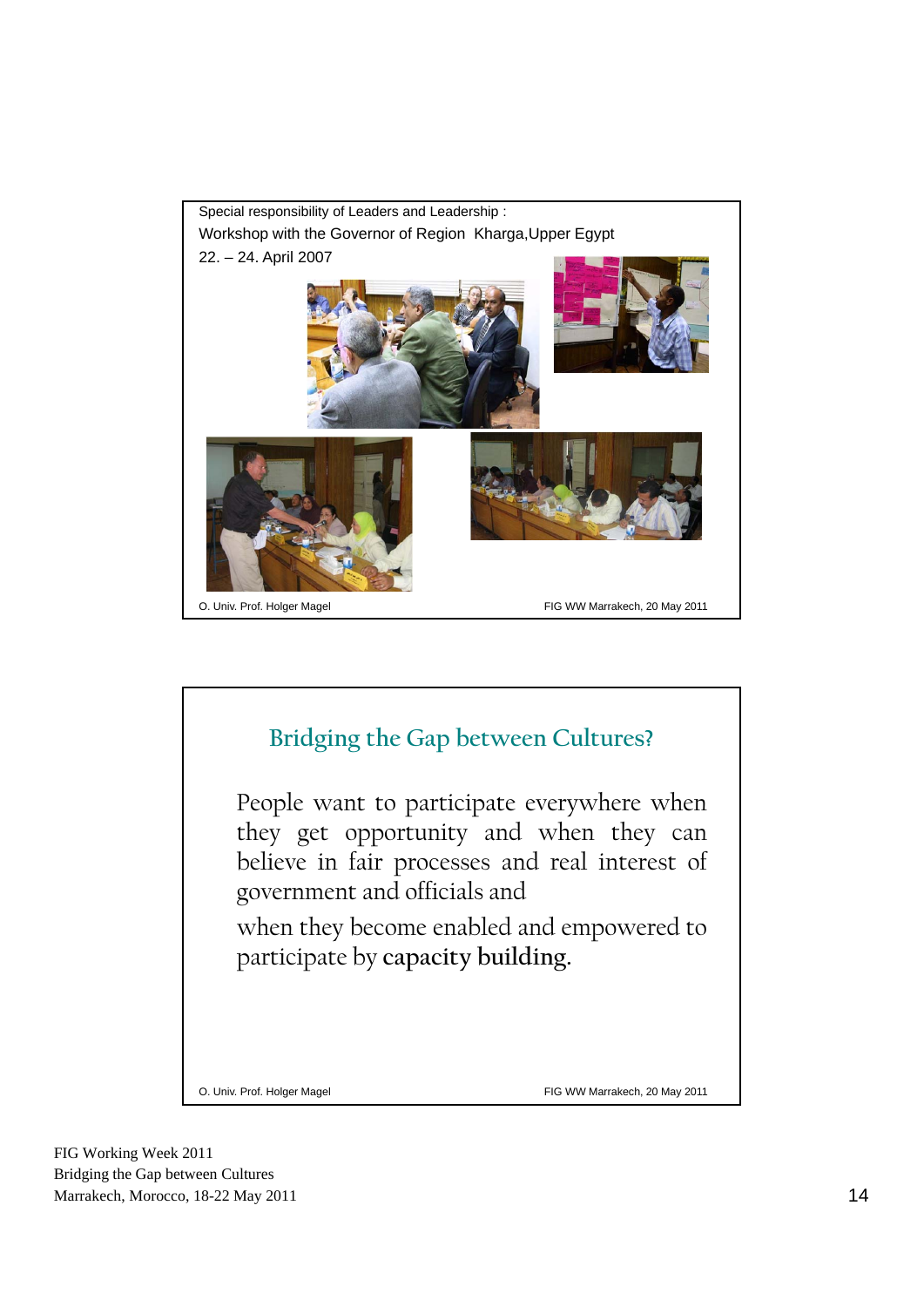## **And whats about the role of Surveyors and Land(development) experts in making Regionalization successful?**

It depends on the understanding and structures of the profession in the related countries.

But to improve our partly only "nominal role" (FIG President CheeHai Teo ) we should try to serve much more visibly "people, places ,politics"

How can this happen?

O. Univ. Prof. Holger Magel FIG WW Marrakech, 20 May 2011

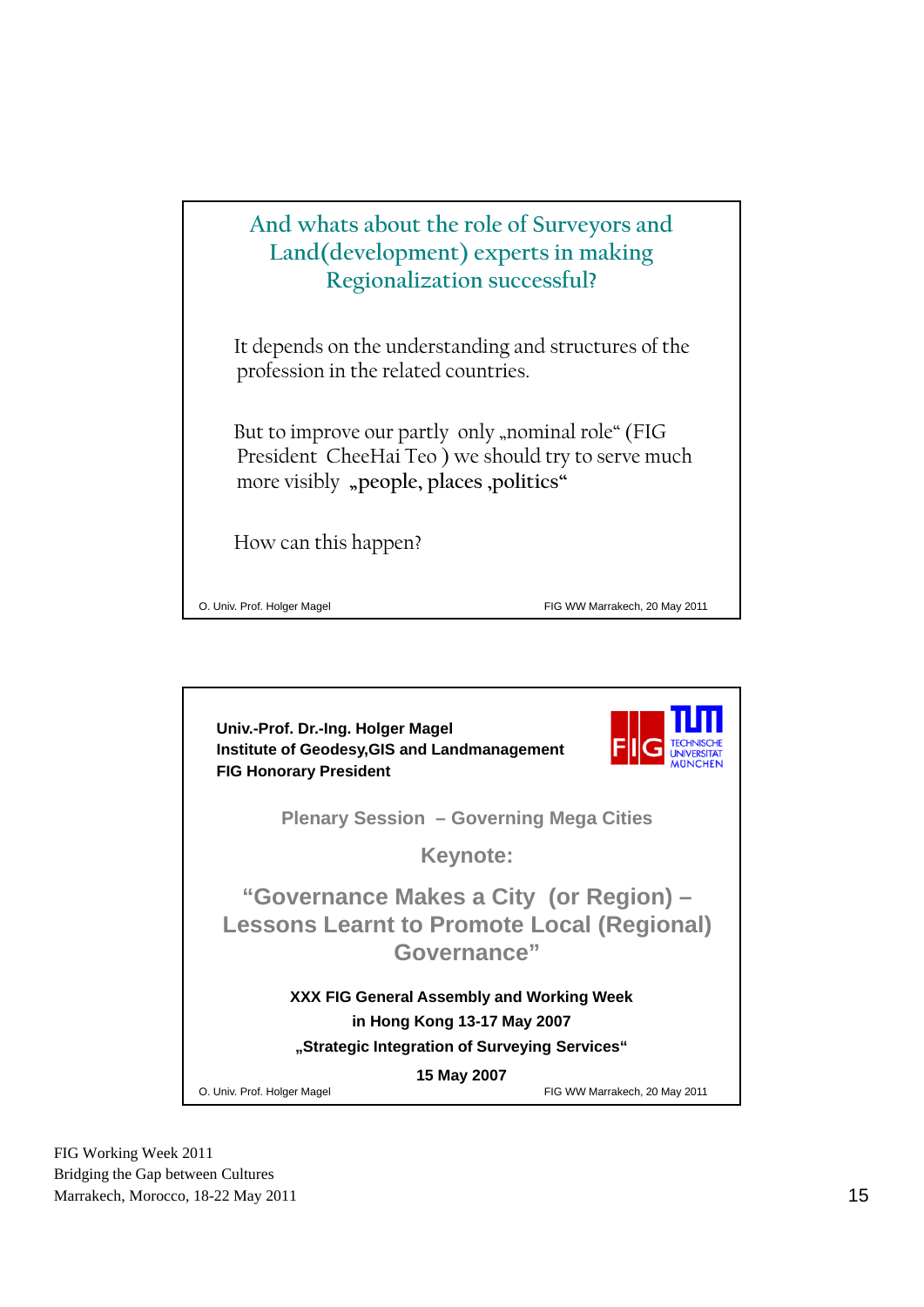| Mission/Vision of Surveyors to promote Regional Good<br>Governance for sustainable development everywhere                                  |
|--------------------------------------------------------------------------------------------------------------------------------------------|
| 1. Active contributions to or even participation in participative<br>and holistic (spatial) local and regional planning and<br>development |
| 2. Supporting governance principles (e.g. transparency,<br>subsidiarity, efficiency, equity, rule of law etc.) and their<br>implementation |
| 3. Providing techniques for monitoring, controlling and evaluation<br>etc.                                                                 |

O. Univ. Prof. Holger Magel FIG WW Marrakech, 20 May 2011

4. Delivering methods and instruments/measures for (land) conflict resolution

5. Help for "hard to reach" and underrepresented groups

6.Building up civil society networks

7. Enhancing Capacity building and Standards/Criteria in Sustainability,Democracy and Equity

> 8. Each FIG member can continue this list…………………………………

O. Univ. Prof. Holger Magel **FIG WW Marrakech, 20 May 2011**